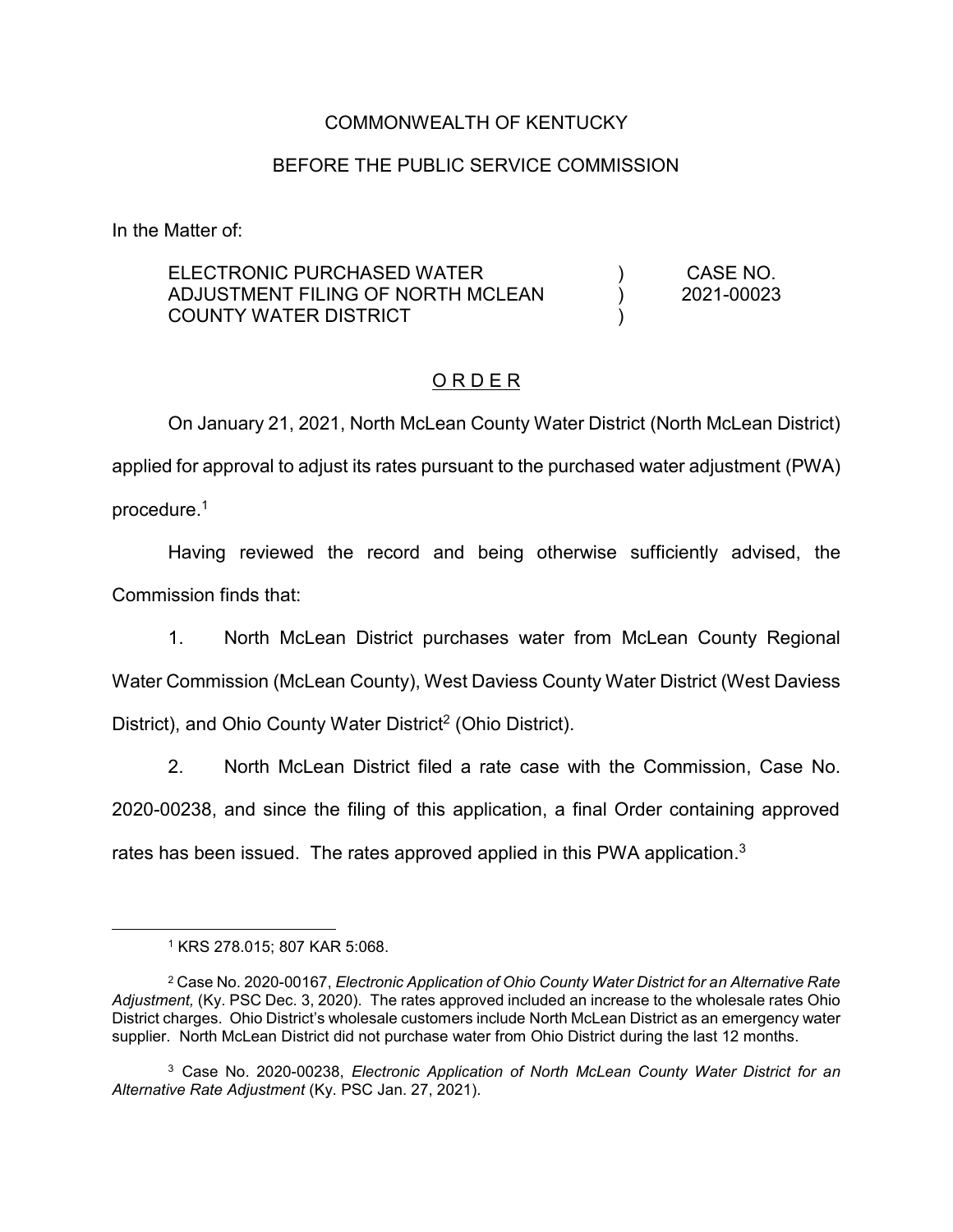3. West Daviess District notified North McLean District that its wholesale rate would increase from \$3.85 per 1,000 gallons to \$4.38 per 1,000 gallons, effective December 30, 2020. Ohio District also notified North McLean District that its wholesale rate for emergency use only would increase from \$2.68 per 1,000 gallons to \$3.29 per 1,000 gallons, effective December 30, 2020. North McLean District proposes to increase the water rates to its customers effective February 25, 2021, to reflect the increased cost of purchased water from West Daviess County.

4. North McLean District proposed a purchased water adjustment factor of \$0.03 per 1,000 gallons in its application.

5. During the 12 months ended October 30, 2020, North McLean District purchased 109,876,000 gallons of water from McLean County and 5,095,000 gallons of water from West Daviess District. During the same period, North McLean District sold 97,832,600 gallons of water. The increase in the cost of purchased water is \$2,700.35, resulting in a purchased water adjustment factor of \$0.03 per 1,000 gallons.

6. The purchased water adjustment factor of \$0.03 per 1,000 gallons, as calculated in Appendix A to this Order, is fair, just and reasonable and should be approved.

7. North McLean District's proposed rates should be denied.

8. The rates as set forth in Appendix B to this Order are fair, just and reasonable and should be approved for water service rendered by North McLean District on and after February 25, 2021.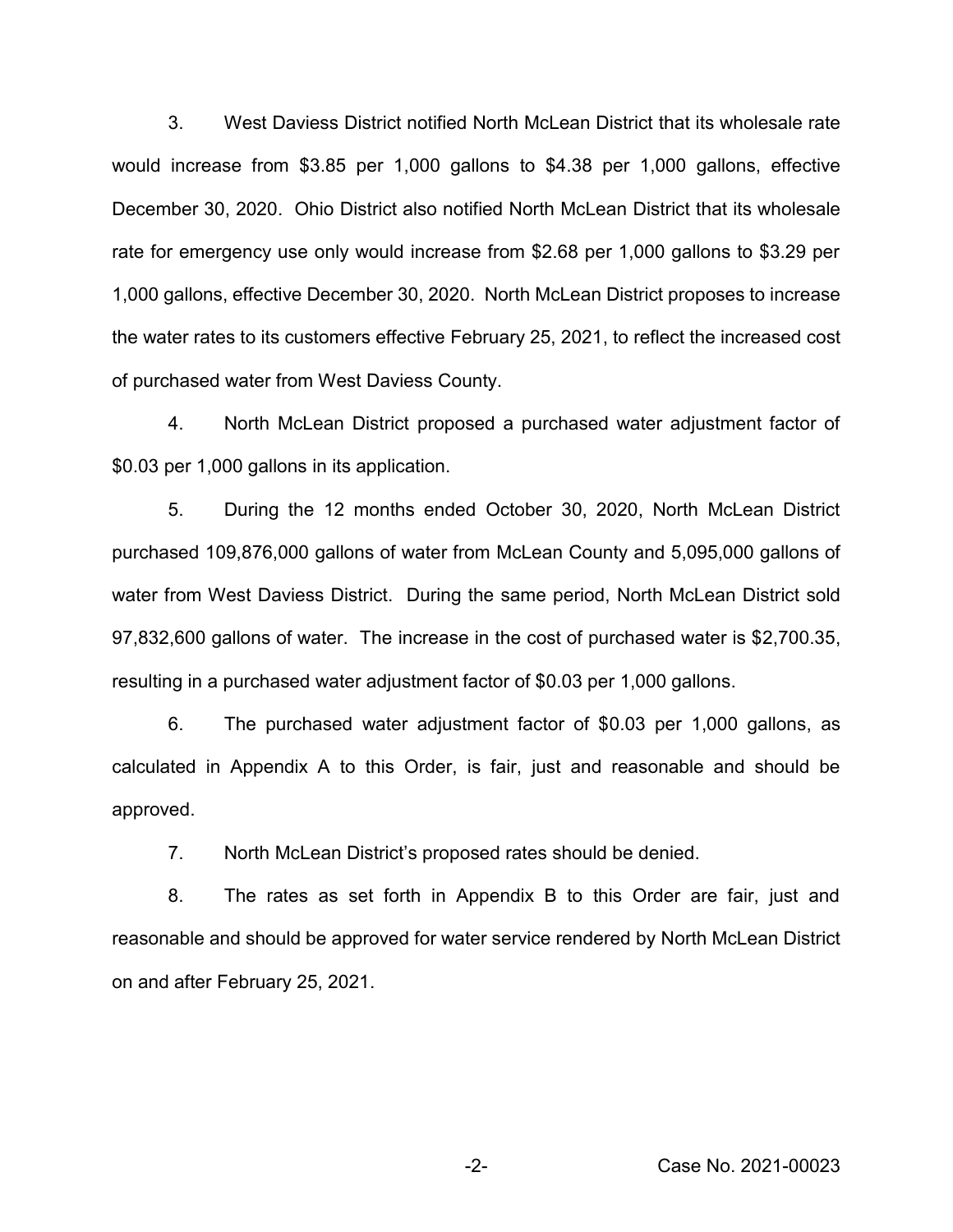IT IS THEREFORE ORDERED that:

1. The purchased water adjustment factor of \$0.03 per 1,000 gallons is approved.

2. The rates proposed by North McLean District are denied.

3. The rates as set forth in Appendix B to this Order are approved for water service rendered by North McLean District on and after February 25, 2021.

4. Within 20 days of the date of entry of this Order, North McLean District shall file with the Commission, using the Commission's electronic Tariff Filing System, revised tariff sheets showing the rates approved herein.

5. This case is closed and removed from the Commission's docket.

# [REMAINDER OF PAGE INTENTIONALLY LEFT BLANK]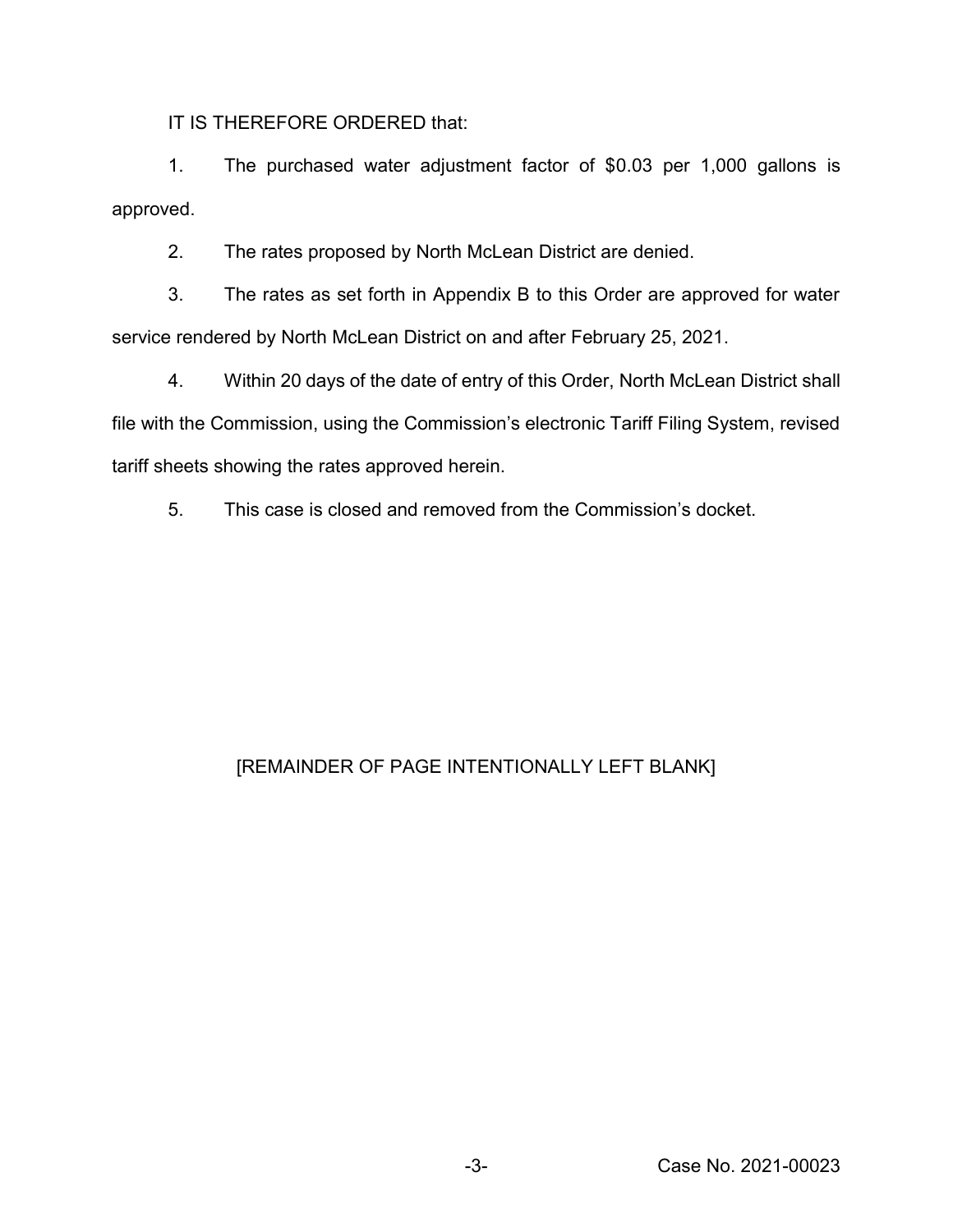By the Commission



ATTEST:

2 frideself

Executive Director

Case No. 2021-00023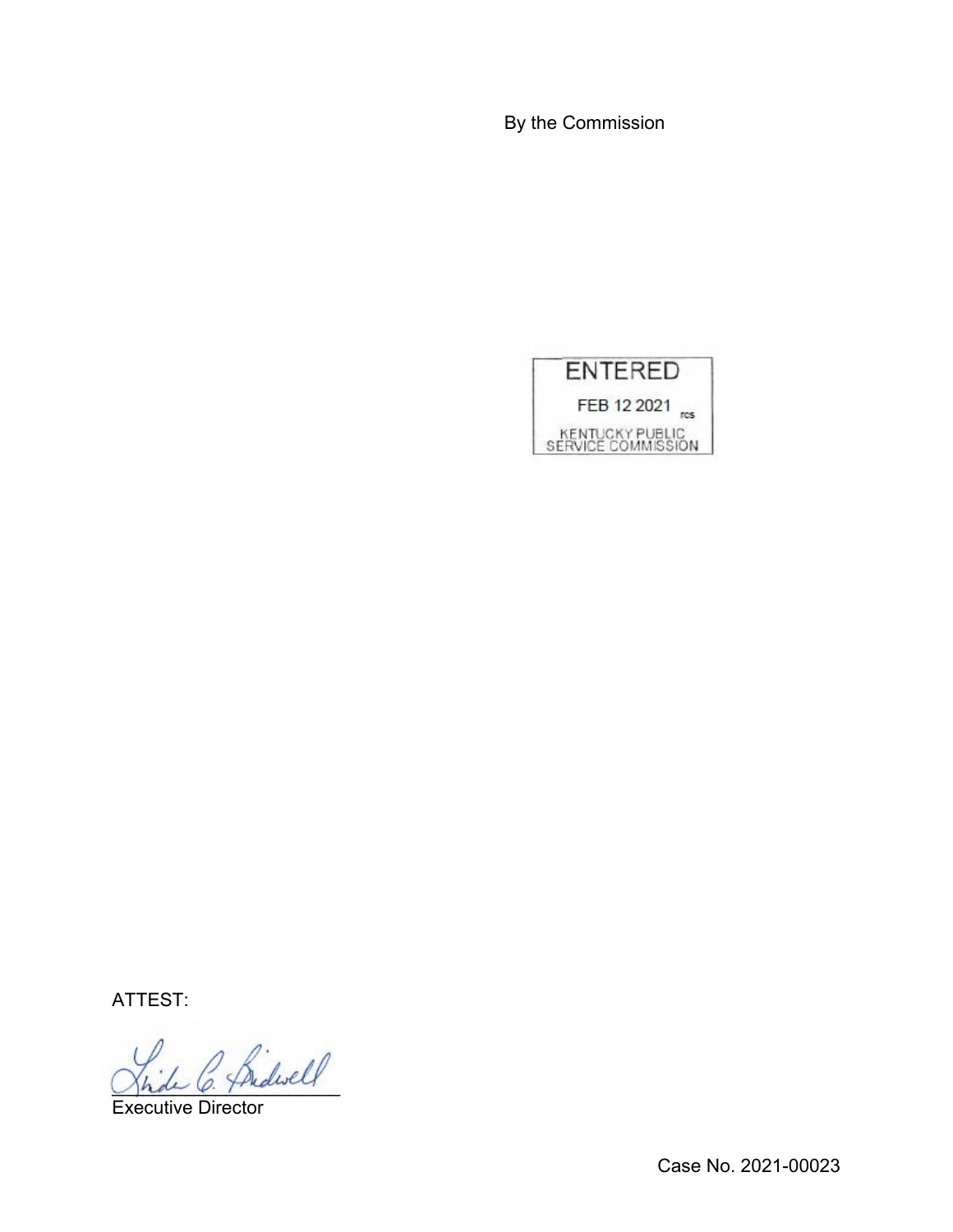# APPENDIX A

# APPENDIX TO AN ORDER OF THE KENTUCKY PUBLIC SERVICE COMMISSION IN CASE NO. 2021-00023 DATED FEB 12 2021

|                                                             | <b>Base Rate</b>       | <b>New Rate</b>             |  |
|-------------------------------------------------------------|------------------------|-----------------------------|--|
| <b>McLean County</b>                                        |                        |                             |  |
| <b>Purchases in Gallons</b>                                 | 109,876,000            | 109,876,000                 |  |
| Wholesale rate                                              | \$3.22<br>\$353,800.72 | \$3.22<br>\$353,800.72      |  |
|                                                             |                        |                             |  |
| <b>West Daviess District</b><br><b>Purchases in Gallons</b> | 5,095,000              | 5,095,000                   |  |
| Wholesale rate                                              | \$3.85                 | \$4.38                      |  |
|                                                             | \$19,615.75            | \$22,316.10                 |  |
| <b>Ohio County District</b>                                 |                        |                             |  |
| <b>Purchases in Gallons</b>                                 | 0                      | 0                           |  |
| Wholesale rate                                              | \$2.68                 | \$3.29                      |  |
|                                                             | 0                      | 0                           |  |
| Increased water cost                                        |                        | \$2,700.35                  |  |
| Increased water cost                                        |                        | \$2,700.35                  |  |
| Divided by Gallons sold/1,000                               |                        | 97,832,600                  |  |
| Purchased water adjustment factor                           |                        | \$0.0276 per 1,000 Gallons  |  |
|                                                             |                        | or \$0.03 per 1,000 Gallons |  |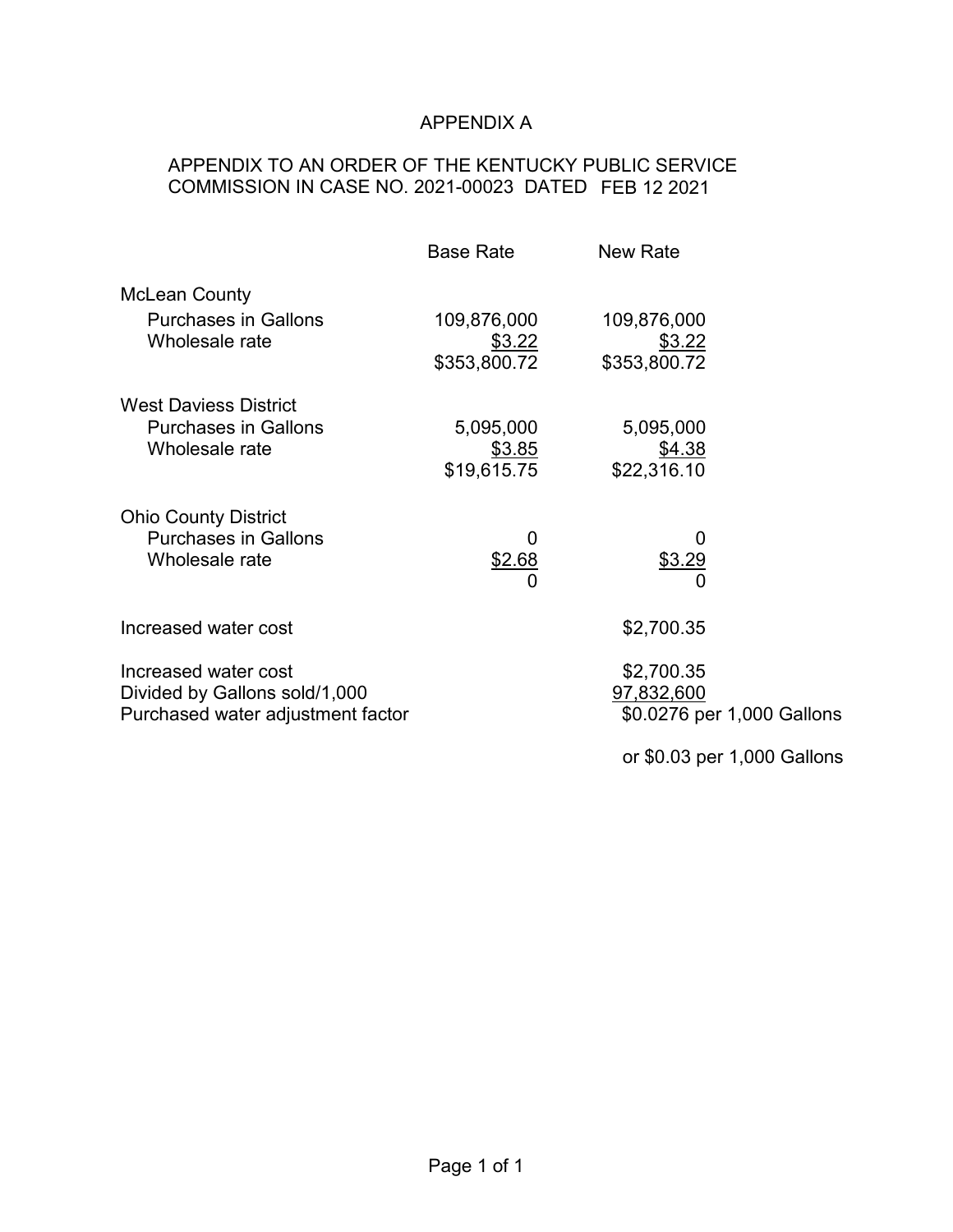## APPENDIX B

### APPENDIX TO AN ORDER OF THE KENTUCKY PUBLIC SERVICE COMMISSION IN CASE NO. 2021-00023 DATED FEB 12 2021

The following rates and charges are prescribed for the customers in the area served by North McLean County Water District. All other rates and charges not specifically mentioned herein shall remain the same as those in effect under the authority of the Commission prior to the effective date of this Order.

#### **Monthly Water Rates**

| First | 2,000 Gallons  |
|-------|----------------|
| Next  | 8,000 Gallons  |
| Next  | 30,000 Gallons |
| Over  | 40,000 Gallons |

\$22.99 Minimum Bill .00855 per Gallon .00783 per Gallon .00714 per Gallon